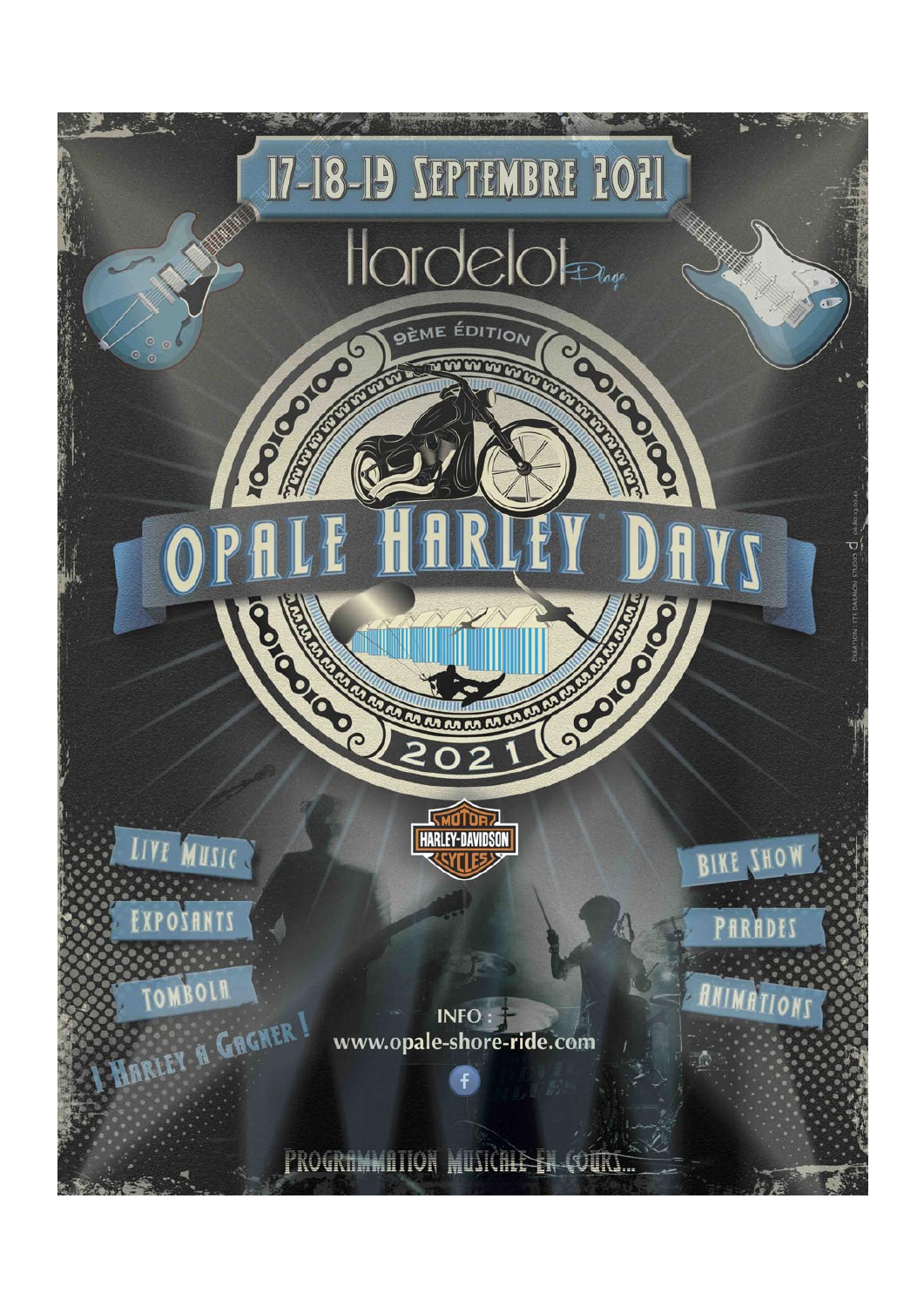



Dear,

The OPALE HARLEY-DAYS festival, an official Harley-Davidson event, will take place from September 17 to 19, 2021 at Hardelot - Plage (dept 62).

Despite the current situation and wishing everyone better days, our will is to move forward and to be able to offer you a very nice event where conviviality will be the key word.

To be able to meet all of us, exhibitors, organizers and of course our public, in the best conditions possibles is currently a gamble, but we are convinced that success will be forthcoming and that we will be able to experience exceptional moments together. The 2021 edition will be a continuation of what has been undertaken since the beginning of this great adventure.

We are therefore very happy to send you the exhibitor file for this new edition, awaited by a very large audience, making the Opal Coast the essential destination for European bikers.

The event was born in 2010 from the will and enthusiasm of a few enthusiasts of the Opal Shore Chapter attached to the Harley-Davidson Côte d´Opale (official dealer). What started out as a small gathering of enthusiasts of American motorcycles has become in a few years a great cultural event, musical, international.

Our entire team is already working on the implementation of this new edition and you will be able to soon discover the various new products on offer and our musical program (which will also play an important role in 2021) on the site: www.opale-shore-ride.com and on the event's Facebook page.

Our goal is to continue to make this Harley-Davidson meeting (already the most important in the North of France) a benchmark at European level.

As you will see, we have adapted our payment and cancellation conditions to the current situation (Articles 3 and 29 of our general regulations).

We hope you will support this development and we hope to be able to count on your presence in 2021.

Best regards,

L'équipe Opale Shore Ride.



*PS: the number of places being limited, we advise you to reserve as soon as possible.*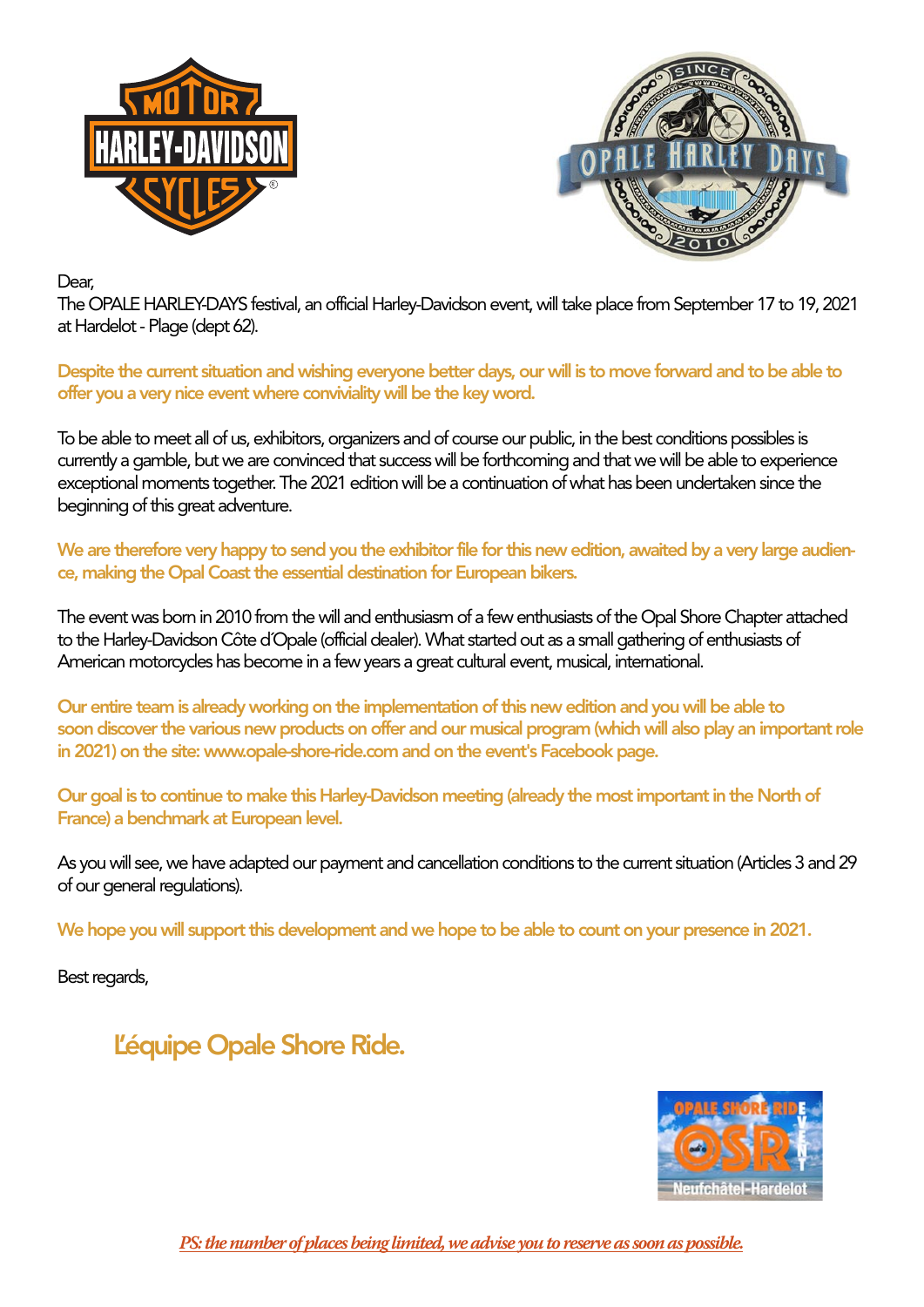

# **Demande de stand- Stand application**

*NOMBRE DE STAND S LIMITÉ the number of stands is limited*

Produits exposés\* / Exhibited products..............................................................

. \*La vente de produits Harley-Davidson et de pièces et accessoires motos est strictement réservés aux représentants officiels de la marque. \*The sale of Harley-Davidson motorbikes products and parts are strictly reserved to the official representatives of the company.

| <b>EMPLACEMENT/ LOCATION*</b>                                                                                                                                   | TARIF $\epsilon$ | <b>QUANTITÉ</b>    | Total $\epsilon$ |
|-----------------------------------------------------------------------------------------------------------------------------------------------------------------|------------------|--------------------|------------------|
| -Espace nu de 25 m² (5 m de prof x 5 mètres linéaires ) avec boitier éléctrique 3KW<br>- Bare space of 25 m2 (5 m depth and 5 m width) Electricity included 3KW | 730€             |                    |                  |
| - Mètre linéaire supplémentaire (5 m de profondeur x 1m linéaire) soit 5 m2<br> - Additionnal linear meter (5 m of depth X 1m linear) i.e 5m2                   | 150€             |                    |                  |
| • Puissance électrique supplémentaire - Additionnal electric power 6 Kwatts                                                                                     | 110€             |                    |                  |
| *TVA non applicable, art. 293 B du CGI                                                                                                                          |                  | Total $\epsilon^*$ |                  |

### \*Compte tenu de la nature des emplacements, merci d'inclure, si nécessaire, la surface occupé par votre véhicule si vous souhaitez que celui ci soit sur votre emplacement.

Given the nature of the place, thank you if necessary, please quote the area occupied by your vehicle if you want this one to be on your space.

# **REGLEMENT / PAYMENT**

**Requests without a deposit will not be taken into consideration.Your deposit will only be cashed from June 15, 2021, the balance will be due on August 15, 2021. Requests without a deposit will not be taken into consideration. Your deposit (10% of the total amount) will be cashed only from 06/15/2021, the balance will be due on 08/15/21.**

Amount of the deposit (10% of the total amount):  $\epsilon$ 

### **Payment by bank transfer**

**A / At. : ........................................... Le / On :.................................**

**Société / Company.......................................................................................** 

**Contact. ...............................................................................................................**

**Cachet et signature / Commercial proof and signature**

|             |              | <b>GENERALE</b>                                                                                                                                |         |
|-------------|--------------|------------------------------------------------------------------------------------------------------------------------------------------------|---------|
|             |              | <b>RELEVE D'IDENTITE BANCAIRE</b>                                                                                                              |         |
|             |              | Titulaire<br><b>ASSOCIATION OPALE SHORE RIDE</b><br>Domiciliation<br>SG BOULOGNE-S-MER (00380)<br>60 RUE VICTOR HUGO<br>62200 BOULOGNE-SUR-MER |         |
|             |              | Référence bancaire                                                                                                                             |         |
| Code banque | Code guichet | N° compte                                                                                                                                      | Clé RIB |
| 30003       | 00380        | 00037264963                                                                                                                                    | 08      |
|             |              | IBAN: FR76 3000 3003 8000 0372 6496 308                                                                                                        |         |

I declare that I have read the exhibitor file submitted and the general regulations of the following event, of which I have a copy. I accept without reservation or restriction all the clauses, and declares to renounce all recourse against the organizer.I declare that I have subscribed to any insurance company (or companies) all necessary insurance covering my civil liability and that of any person directly or indirectly involved in the exercise of my activities on this event. I vouch for the respect of the general conditions of exhibition by any organization intervening on my stand. I am responsible for any breach of these terms and conditions by these organizations and quarantee the Organizer against any recourse, dispute, charges, convictions and disbursements that may arise from these organizations in connection with their participation and / or intervention. Cancellation: Only cancellations notified to Opale Shore Ride by registered letter with acknowledgment of receipt before july the 15, 2021will be taken into account.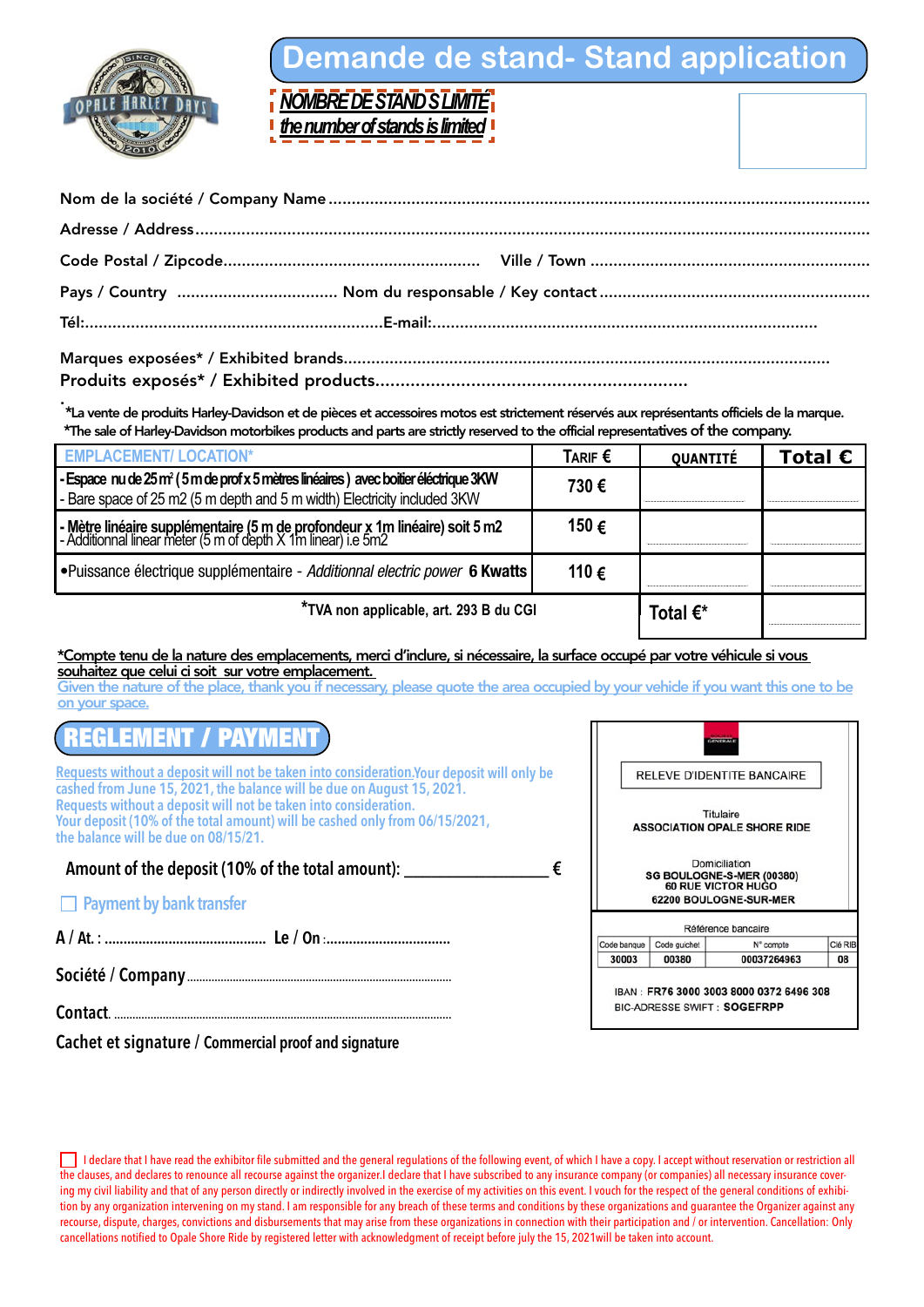## GENERAL REGULATIONS OPALE HARLEY DAYS 2021- Page 1/2

### **GENERAL PROVISIONS**

• Art. 1 - L'Opale Shore Ride, 6, Z.I de la liane - BP 31- 62360 SAINT-LEONARD (hereinafter "the Organiser") is organising the l'Opale Harley Days on 17, 18 and 19 september 2021 in Hardelot hereinafter referred to as: the event. This event is a rally open to the public. The Organiser shall provide pitches for exhibitors (hereinafter the "Exhibitors") who offer products for sale. The Exhibitors shall place orders for pitches with the Organiser.

• Art. 2 – By signing their Registration request form, exhibitors declare that they accept the provisions of this regulation.

### **TERMS AND CONDITIONS OF ADMISSION**

• Art. 3- Exhibitors shall provide the organiser with a description of the products offered for sale. The Organiser is entitled to refuse the products offered at its sole discretion. Furthermore, if Exhibitors change the approved products or add products, the Organiser will be entitled to terminate the order even if it has been accepted and exclude the Exhibitors concerned. The sale of Harley-Davidson products is strictly reserved for official representatives of the brand. Exhibitors shall not sell products bearing the Harley-Davidson brands (including, but not limited to: "Harley", the logos, the graphic representation of the Harley-Davidson motorcycle and product configuration, Harley-Davidson, or H-D that are not official Harley-Davidson products or products that have been manufactured or produced under a legally enforceable trademark licence provided by Harley-Davidson Motor Company, Inc. or one of its related companies ("Unauthorised Products"). Harley-Davidson may inspect all the products offered for sale by Exhibitors during the event. The Exhibitors shall immediately remove from sale any unauthorised products identified during an inspection and, on the instructions of the organiser, exhibitors shall hand over all stocks of unauthorised products or, within 30 days of the inspection, supply proof of the destruction of the unauthorised products.

• Art. 4– The purchase orders, signed by Exhibitors, must be returned, accompanied by all the required documents or supporting documents. To be valid, they must be written on the official form by carefully completing all the sections. A deposit of 10% of the amount of the order will be sent with each request and will be cashed on June 15, 2021. The total amount being due on August 15, 2021. Each request shall only apply to one category. Each legal entity (company, natural person, etc.) must be the subject of a separate request. Even after their acceptance, requests for pitches by Exhibitors who have participated in a previous show without having paid all the fees due may be refused by the Organiser.

• Art. 5 – The Organiser will decide on the admission and ranking of the requests that are submitted to it. If the conditions specified above are not met, the Organiser may refuse requests for admission. In the event of these conditions changing, the Organiser may at any time, cancel the admission without this leading to the payment of compensation other than reimbursement of the sums already received by the Organiser.

• Art. 6 – Exhibitors will only be able to have one stand per category and shall exhibit on this stand only the products specific to that category and to their own business activity. Any advertising of any nature likely to mislead will render the person responsible for it liable to immediate exclusion.

• Art. 7 – Exhibitors shall not object to specific or general views of the exhibition being photographed and used.

• Art. 8 – Exhibitors shall without fail declare that they are professionals, have the necessary authorisations to conduct business as professionals and have valid civil liability insurance coverage on the dates of the event. This insurance shall cover, in particular, sub-contractors, employees, vendors and the equipment of the Exhibitors used for the event and shall name the Organiser as an additional insured party. Exhibitors shall provide the Organiser with an insurance certificate or any other evidence that the Organiser may reasonably request.

### **ALLOCATION OF THE PITCHES**

• Art. 9 – Exhibitors shall specify in their order the number of modules or the surface area that they think they need. After receiving these orders, the Organiser will specify the surface area of the stands, taking into account the available space and requests received. If necessary, the Organiser will reduce the surface areas requested, reserving the right to change the choice and the location of the pitches or establish different categories among the Exhibitors, according to their importance. The Organiser will decide the pitches assigned to the different categories. If necessary, the Organiser may move an Exhibitor, change their stand or allocate them another without such a change giving the right to any compensation. The stands finally allocated must be occupied by the Exhibitor to whom they are assigned and shall not, under any circumstances, be transferred or exchanged by them, in whole or in part, on pain of immediate cancellation. All exhibited products must be displayed in the name of the Exhibitor to whom the space has been allocated. It is prohibited for any other Exhibitor to use a stand not allocated to them.

### **RENTAL PRICES AND STAND SURFACE AREA**

• Art. 10 – All products exhibited must be in the name of the exhibitor to whom the location has been allocated. Any accommodation of another exhibitor on a stand is prohibited. The distribution provisions apply to admission requests received by August 15, 2021 at the latest. For requests arriving after this date, spaces will be allocated, in each category, in the order of registrations, in proportion to the modules remaining available.

• Art. 11 – The surface area of each stand ordered must take into account the surface area of the vehicles that must be on the site. No vehicle may be parked on the event grounds except in the spaces provided for such purpose.

• Art. 12 – The price is indicated on the Registration request form. The stand rental amount must be paid before 15 august 2021. Non-payment, even partial, of the invoice soon after allocation will result in the forfeiture of the right to the pitch.

• Art. 13 – In the event of cancellation by the exhibitor after receipt of the document confirming your location, the payments made remain with the event. The organizer will use the allocated locations for the benefit of the event. Likewise, unoccupied stands at the opening will be considered as canceled by the exhibitor. In all cases, the invoiced sums remain due in full by the exhibitor.

### **PRICE OF ADMISSION:**

• Art. 14 – Entrance to the event is free.

### **INSTALLATION OF THE STANDS**

• Art. 15 - In all cases, the Organiser and the fire safety officer shall approve of the layout of the stands. The use of illuminated signs or projection devices is subject to certain conditions. Rotating signs, flashing lights, blinking lights, as well as signs in the form of inflatable structures are prohibited. In the event of a breach of this rule, the power will immediately be cut off without Exhibitors being able to claim any compensation or reimbursement. The same will also apply if Exhibitors modify the installations provided to them by the Organiser.

The Organiser shall not be held liable in the event of an electrical fault. No Exhibitor may install objects on their stand that are likely to block light, inconvenience or cause any damage to the event or to another Exhibitor.

Exhibitors undertake to ensure that any electrical equipment and facilities (including cables, sockets, etc.) that they use during the event complies with the standards in force and are free from defects related to safety or other aspects. To this end, the Organiser reserves the right to either inspect or have its representative inspect the electric equipment and installations provided by Exhibitors. If defects or problems are found during such inspection, Exhibitors shall immediately repair them within a maximum period of four hours at their expense, and provide proof of repair to the Organiser. If they are not corrected in time, Exhibitors shall be liable for the costs resulting from direct or indirect damage caused by these defects, and in particular, the costs of any subsequent recourse to a repair company, regardless of the person responsible. In addition, if the identified defects are not corrected in time, the Organiser will be entitled to terminate all relations with the Exhibitors and prohibit them from further exhibiting immediately and without notice. In any event, the Exhibitor is responsible for their installations.

• Art. 16 - The Organiser reserves the right to have installations removed or modified that do not comply with the regulations, adversely affect the general appearance of the event or interfere with neighbouring Exhibitors or the public. The Organiser may have special installations created for general purposes beyond the regulatory provisions. The Organiser may also have objects removed at any time that, by their nature or appearance, seem to it to be dangerous, harmful, noisy or incompatible with the purpose and standards of the event.

• Art. 17 – Exhibitors are required to strictly follow the safety regulations and the various provisions of these regulations.

• Art. 18 – Exhibitors will be responsible for the damage that their installations would cause to the event site. They shall bear the costs of repair and cleaning works that their installations might necessitate.

• Art. 19 – A security and surveillance service will be organised under the best possible conditions by the Organiser. However, the Organiser shall not be held liable, to any degree and under any pretext, for accidents of fire, panic, leaks, floods, theft or any damage that may occur. Exhibitors who might wish to implement special surveillance of their stand may do so at their own expense by guards of their choice approved in advance by the Organiser.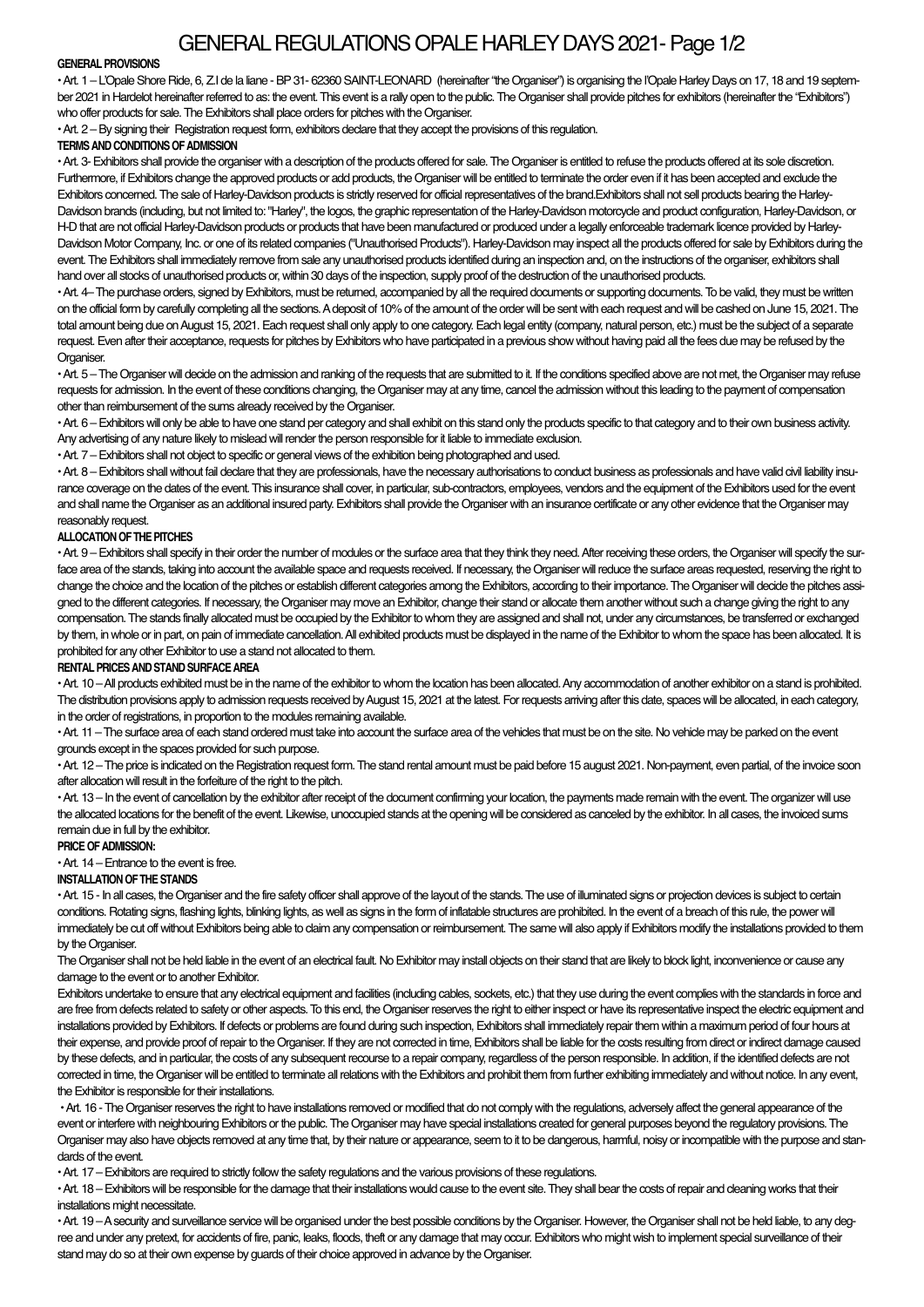# GENERAL REGULATIONS OPALE HARLEY DAYS 2021- Page 2/2

• Art. 20 – Exhibitors shall staff their stands continuously from the time the event opens to the time it closes. Exhibitors shall guarantee to the Organiser that they are in compliance with the labour law regulations with regard to their staff. Exhibitors shall ensure that their staff complies with this Regulation and any other of the Organiser's rules as well as all applicable laws. Exhibitors shall provide, at their own expense, for the maintenance service for their stand and the exhibits for the duration of the event. Exhibitors shall clean the area around the stand at the end of each day of the event. Exhibitors shall also ensure that someone is present to oversee the assembly and disassembly periods. The Organiser shall not be held responsible for theft or damage caused during these periods.

• Art. 21 – Visiting the stands is free. The Exhibitors shall therefore admit all visitors, without restriction, who wish to access such stands.

• Art. 22 – The use of any audiovisual or sound device is tolerated only on the express condition that it does not disturb neighbouring Exhibitors and the event. The volume will be controlled accordingly. Entertainment can take place only with the prior agreement of the Organiser. In any event, the sound level shall not exceed a level of 65 decibels. Exhibitors undertake in respect of the Organiser that they will take the necessary steps and pay the corresponding taxes that arise from sound or audiovisual broadcasting at a site open to the public. In addition, any distribution of leaflets or promotional items is strictly prohibited at the event site, including outdoor spaces (unless authorised by the Organiser).

### **TRANSPORT, RECEPTION, REMOVAL OF EXHIBITED ITEMS**

• Art. 23 – No merchandise or any object of any kind shall be brought within the confines of the event prior to the date set by the Organiser, unless special authorisation is given. For the duration of the event, no merchandise shall enter, leave or be removed from the stand at which it is located, without authorisation from the Organiser. • Art. 24 – All stands shall be fully set up and finished, and the exhibits in place no later than friday, 19 of September 2021 at 10 a.m. The packaging material shall be taken out of the confines of the event by the same deadline.

• Art. 25 – Exhibitors shall remove the exhibits and installations after the event closes, under their responsibility and within the time limit provided by the Organiser. The Organiser will remove any object which has not been taken away, at the Exhibitor's expense and risk.

• Art. 26 – Exhibitors or their representatives shall provide for the transport, reception and shipment of their packages, as well as inspection of their content. If Exhibitors or their staff are not present to receive their packages within the confines of the event, the Organiser may have them shipped back or unpack them at the expense and risk of the interested parties. Any materials intended for installation shall be brought in subject to the authorisation of the Organiser. Exhibitors or their representatives shall comply with the Organiser's instructions with regard to the regulation of merchandise brought in and out and, in particular, with regard to the movement of vehicles of any kind within the confines of the event.

### **PROMOTION AND ADVERTISING**

• Art. 27 – Exhibitors shall not advertise or promote the event using any of the Harley-Davidson brands (including, but not limited to: "Harley", the logos, trade presentation and configuration of Harley-Davidson products, Harley-Davidson, or H-D without the written prior consent of the Organiser.

### **TAXES AND DUTIES**

• Art. 28 – Exhibitors must comply with their tax obligations, particularly with regard to VAT. In the event of non-compliance with these rules, the Organiser shall in no way be held liable.

### **COMPENSATION**

• Art. 29 – Exhibitors shall indemnify the Organiser, its subsidiaries, the group to which it belongs, its officers, directors, employees, agents, successors and assignees for any liability, claims, damages, penalties, litigation, costs and expenses (including reasonable legal costs), which arise directly or indirectly from the activities envisaged by these general regulations and the order, including without limitation: the sale of products during the event, the misuse by Exhibitors of the trademarks or other intellectual property right of Harley-Davidson or any member of the Harley-Davidson group of companies (including, without limitation, Harley-Davidson Motor Company, Inc. and its subsidiaries), or any act or omission by Exhibitors and their officers, directors, employees and agents, including, but not limited to: any breach of obligations by Exhibitors under these general regulations and the order, any illegal, deliberate, negligent or non-compliant conduct with trading standards, the non-conformity of the products with the samples provided by Exhibitors to the Organiser and approved by the Organiser, and any product liability claim.

### **LIABILITY**

• Art. 30 – In no event shall the Organiser be liable towards Exhibitors for incidental, indirect, special or punitive damages, economic loss or loss of profit as a result of these general regulations, the order or anything related to them.

### **MISCELLANEOUS PROVISIONS**

• Art. 31 – These regulations will be given to each Exhibitor, who shall confirm that they accept them unconditionally. Exhibitors shall be required to comply with them, and any terms and conditions that the Organiser and various authorities might impose.

• Art. 32 – The Organiser shall have full powers to decide the organisation of parties, conferences, competitions, allocation of awards, raffles, etc. The Organiser may modify the opening and closing hours and dates of the event and may reduce or increase its duration, without this giving rise to any compensation.

• Art. 33 – The Organiser shall have the right to rule on all situations not provided for under these regulations. All its decisions will be immediately enforceable.

• Art. 34 – Any breach of any of the clauses of these regulations may result in the immediate, temporary or permanent exclusion of the offending Exhibitor without the Exhibitor being able to claim reimbursement or compensation. The Organiser may use the pitch left free as a result as it sees fit.

• Art. 35 – In the event of cancellation of the event for one of the following cases of force majeure: economic, legal, regulatory reasons, or for any other reason the causes of which are not attributable to the different parties, the admission requests will be canceled, purely and simply. The sums paid will either be refunded, or can be used as a deposit for the 2022 edition.

• Art. 36 – These general regulations and the order(s) form the entire agreement of the parties and supersedes any prior agreement.

• Art. 37 – If one or more of the clauses of the general regulations are or become null and void or unlawful, they shall not affect the validity of the other provisions.

• Art. 38 – The fact that one party does not require performance by the other party of one of the provisions of these general regulations and/or the order shall not affect the right to require such performance at any time thereafter, and the waiver by one party in the event of a violation of these general regulations and/or the order by the other party shall not constitute a waiver of the right to avail itself of any subsequent violation.

• Art. 39 – Exhibitors shall assign or delegate their rights or obligations under this general regulation and the order(s) without the prior written consent of the Organiser. • Art. 40 – By accepting this general regulation, Exhibitors accept that the information entered will be used to allow the Organiser to contact them again as part of the Harley-Davidson Eurofestival 2020. More specifically, the personal information and personal data concerning them are necessary to manage their order and the commercial relations between Exhibitors and Organiser. The information and data can be transmitted to companies responsible for the management, execution and payment of the order. Such information and data are also kept for security purposes and to allow the Organiser to improve and personalise the information that it sends. Under the Data Protection Act of 6 January 1978, Exhibitors have a right of access, rectification and opposition regarding the personal data concerning them. This right can be exercised by writing to the Organiser at IL'Opale Shore Ride, 6, Z.I de la liane - BP 31-62360 Saint Leonard] or per e-mail : a.derrar@opale-shore-ride.comstating their sumame, first name, e-mail address and, where applicable, the customer reference. The request must be signed and accompanied by a photocopy of an identity document and specify the address to which the reply should be sent. A reply will then be sent by the Organiser within 2 months of receipt of the request.

Art. 41 – These general regulations and the order(s) are governed by French law. For any dispute relating to the general regulations and/or order, particularly with regard to their conclusion, interpretation, execution or termination, the Paris Commercial Court and its Presiding Judge in summary proceedings shall be exclusively competent to rule on the matter, regardless of the contractual or tortious cause of the action.